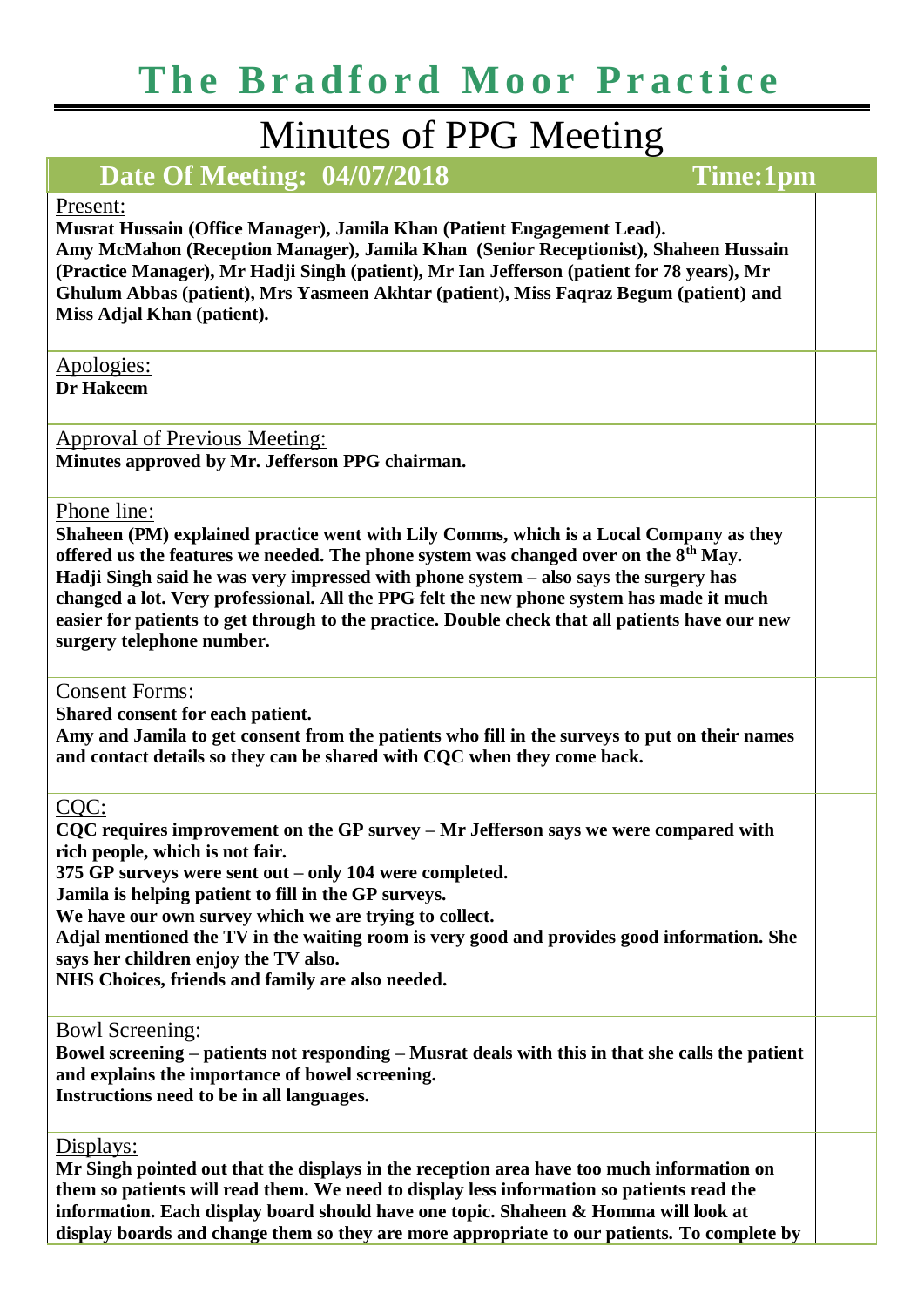**next PPG meeting-19th September.** 

Flu vaccinations: **We have been asked by Public Health England to give a small presentation at a west Yorkshire flu event: Hi Shaheen,**

**I wonder if you can help?**

**Myself and colleague are organising a West Yorkshire Flu event in June which looks at the past Flu season and planning towards the next. As part of this we're looking at including a session on "At Risk" and how to improve uptake. We've noticed that your uptake for this cohort is particularly good and wondered if you would be willing to share any good practice on how you have achieved this? If yourself or someone from your practice would like to give a small presentation that would be fantastic or alternatively we would be more than happy to do this on your behalf. I'd be interested to know your thoughts.**

**Please feel free to give me a call to discuss further.**

*Congratulations on your uptake for this cohort.*

**With Kind Regards**

**Nicola Winter Screening & Immunisation Co-ordinator**

**Public Health England - NHS England North (Yorkshire & the Humber) 3 Leeds City Office Park | Meadow Lane | Leeds | LS11 5BD**

**Shaheen & Homma took part in this event which went well. Hopefully we will do the same in other areas.**

Patient – OTC Medication – Self Care:

**NHS Guidelines have changed – lots of medications are available over the counter PPG feels we need to encourage patients buy them not ask for a prescription.**

**She explained what Care navigation is and that Bradford CCGs will be launching it later this year-October. This will support patient self-care.** 

**Services we provide at the practice: In-house Pharmacist- Hadji very pleased with Pharmacist: Shahbab Dietitian Advisor Smoking cessation Alcohol worker**

**The practice is working on providing more services in-house which is something patients would like.** 

• **Extended Access has been available since the April – 20 appointments per month. We need to encourage patients to use the appointments as they are reluctant to go to another practice.** 

**DNA – 53 last month (June)**